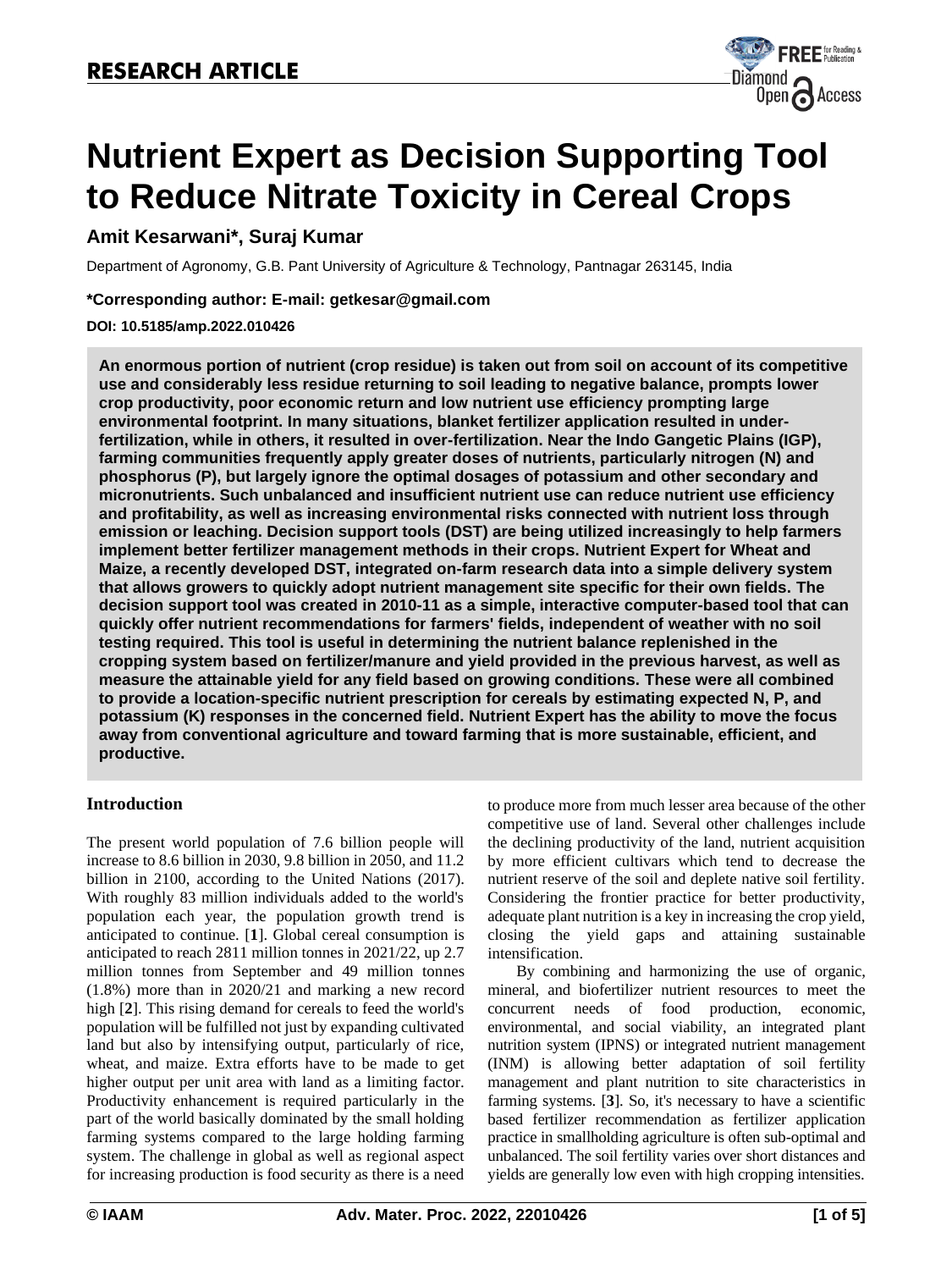# **Advanced Materials Proceedings https://amp.iaamonline.org**

# **Fate of nitrogen**

#### *Nitrogen in plants*

The availability and uptake of macro and micronutrients in the soil determine the plant's nutrition. Nitrogen (N) is a significant mineral element utilized in agricultural fertilization and is important for the development of leaf area. Because there are more and larger leaves, N helps to promote leaf area (AF) and leaf area index (LAI). It enhances the green color of the leaves and is a constituent of vital biological components such as amino acids, proteins, and nucleic acids. It also regulates P, K and other nutrients, enhances crop succulence, and promotes photosynthesis by raising chlorophyll levels in the plant. N shortage results in weak stems and excessive dosages. As a result of the lush foliage and succulents, ideal circumstances for the development of many illnesses exist [**4**].

#### **Issue with conventional mode of nitrogen application**

Blanket application is a commercial practice that involves fertilizer application doses at specific growth stages at predetermined times.

There is a risk of over and under fertilization when using nitrogen.

Nitrogen has low nutrient use efficiency. There is an increase in cost of cultivation.

By matching fertilizer application time to plant need, the real-time nitrogen management strategy can assist boost nitrogen use efficiency.

#### **Nutrient toxicity**

In 2018-19, the average per hectare fertilizer use (N+P+K) in India was 133.1 kg/ha [**5**]. Imbalanced and insufficient nutrient usage can reduce nutrient use efficiency and profitability while also increasing environmental concerns from unutilized nutrient loss through emission or leaching. So, what is the solution?

#### **Smart agriculture**

The use of technologies such as the Internet of Things, sensors, positioning systems, robots, and artificial intelligence on your farm is referred to as smart agriculture. The ultimate goal is to improve crop quality and quantity while reducing the amount of human work required. Precision irrigation and plant nutrition, greenhouse climate management and control, sensor software platforms, location systems such as GPS and satellites, communication systems, robots, analytics and optimization platforms are all examples of smart agriculture technologies.

#### **Site specific nutrient management**

Site specific nutrient management (SSNM) is the process of applying nutrients to the soil through time and space in order to fit the needs of crops through four key principles known as "4 R". The four key principles or 4R's



are Right product, Right rate, Right time and Right place [**6**].

Site-specific nutrient management (SSNM) is a lowtech, plant-needs-based technique for efficiently supplying N, P and K. It allows farmers to dynamically adjust fertilizer use to bridge the gap between high-yielding crops' nutrient needs and nutrient supply from natural indigenous sources like soil, manures, crop wastes and irrigation water etc. The purpose of the SSNM technique is to apply nutrients at the right rates and at the right times in order to increase rice yields and crop nutrient efficiency. It does not have a defined goal of reducing or increasing fertilizer use. It is based on scientific ideas that have been developed over the course of nearly a decade of on-farm study in Asia [**7**].

#### **Nutrient expert decision support tool**

The International Plant Nutrition Institute, in association with CIMMYT and other national agricultural research and extension organizations, created Nutrient Expert software to provide fertilizer recommendations to farmers in the absence of soil testing. It is a computerized decision supporting tool that facilitates farmers in recommending fertilizers using the principle of 4Rs of nutrient stewardship and site specific nutrient management into a fertilizer recommendation. Nutrient Expert has versions for both PCs and Android devices (e.g., tablet, smartphone). NE considers the most essential aspects that influence nutrient management recommendations and employs a methodical approach to data collection, which is critical for creating a location-specific recommendation. However, unlike many complex nutrient decision assistance programmes, NE does not require a lot of data or highly precise information, which could overwhelm the user. NE combines all of the different stages and principles of SSNM into a user-friendly programme aimed at agricultural advisers, particularly nontechnical users like extension agents and industrial agronomists of developing countries. Many governmental and corporate agricultural advisors lack the infrastructure and data needed to conduct complicated models. Users can get the information required from their indigenous experience, local farmers' knowledge, and agricultural practices using NE. NE not only sufficiently use experimental data, but also use existing site knowledge to estimate proper SSNM values. Nutrient omission studies in farmers' fields are routinely used in determining SSNM principles. NE allows farm consultants to generate fertilizer recommendations for a specific site without having to rely on field trial data because parameters may be approximated using proxy data. [**8**]

It is a global project of IPNI participated by IPNI programs in Asia and Africa and their local partners. The development of NE started from Maize in South East Asia and expanded to other geographic regions and crops. At present, there are 14 field validated versions and 3 versions under field validation covering a total of 15 countries. The major NE are NE-Maize, NE-Wheat and NE-Rice. It has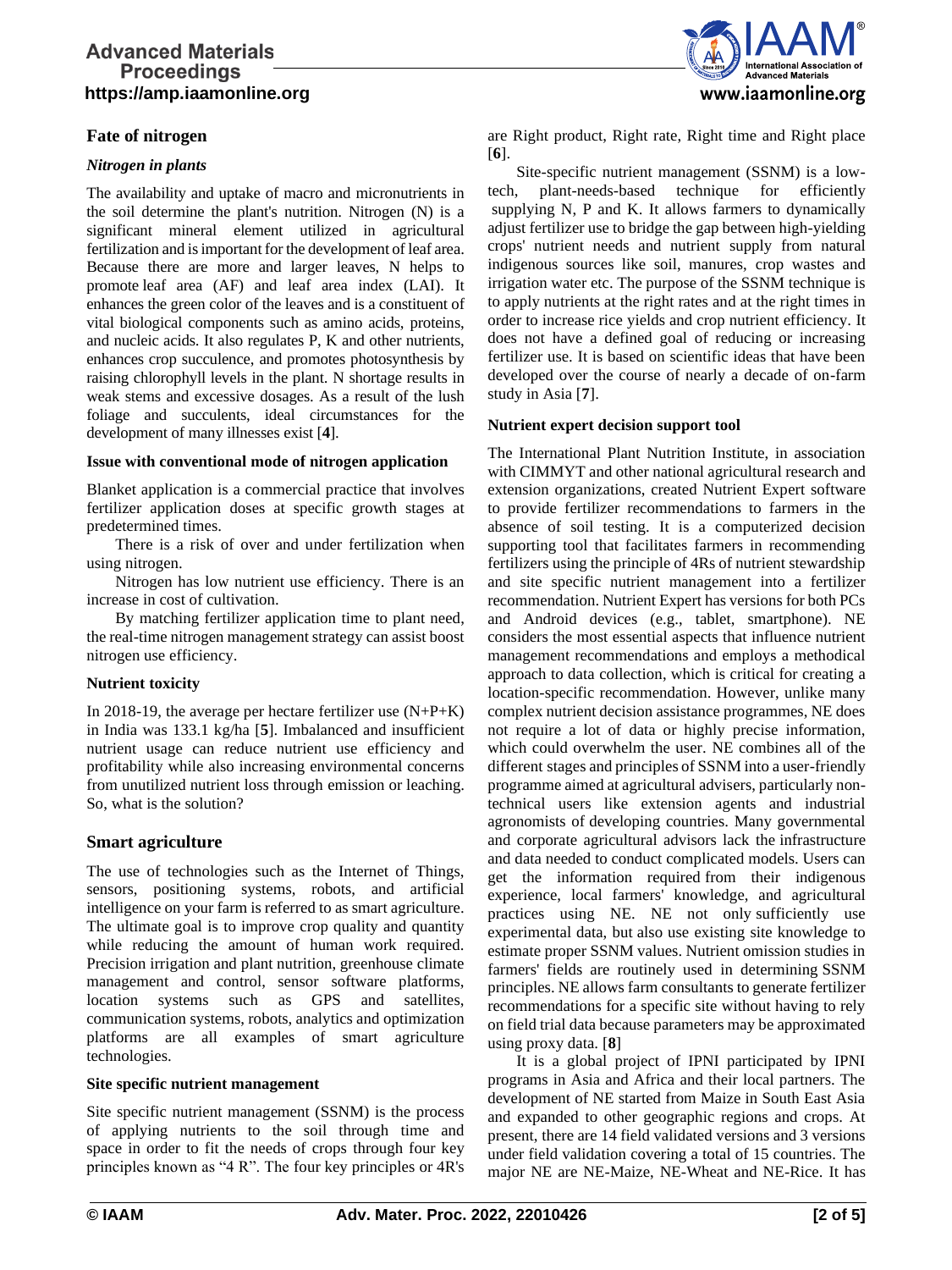# **Advanced Materials Proceedings https://amp.iaamonline.org**

been especially beneficial in situations where soil testing infrastructure is lacking, expensive, or not available in a timely manner for diverse cropping systems. Developing a fertilizer recommendation is knowledge intensive as many parameters are to be taken care of like which fertilizer to apply, how much to apply, when to apply, how and where to apply and what is the budget. NE helps to frame these parameters within a system and provide advantageous fertilizer recommendations. Different NE software can be downloaded from the official IPNI website [**9**].

#### **How to use NE: NE consists of 5 modules**

- Current FFP & Yield module included questions related to the current yield and fertilizer management practice of the farmer.
- SSNM Rates module estimates expected yield responses to NP and K and generates NPK recommendations.
- Source and Splitting module generates fertilizer recommendation
- Profit Analysis module provides a gross profit analysis [**9**].



#### **How can a farmer get a copy of the recommendation for his field?**

The recommendation and other outputs/reports can be saved (html or PDF) and printed. It can be sent through email, or a short version of the recommendation can be sent as text message (from Android device).

# **Case** *study*

# *Improving wheat yield and farm profitability through Nutrient Expert in Mewat (Haryana)*

In Mewat, Haryana the implementation of NE based fertilizer recommendation was made on Wheat crop for two consecutive seasons in 2012-13 and 2013-14. A total of 40 and 60 farmer's field were used. The farmers belonged to 10 villages of the region. Fertilizer costs increased considerably in the NE treatment compared to the FFP treatment due to higher K application. Due to the enhanced wheat yield of nearly 1.5 t/ha, the gross return over fertilizer



cost (GRF) in the NE treatment was much higher than the existing farmers' practice (17,247/ha). The overall results reflected that NE recommendations can substantially increase yields as well as profitability compared to existing practices. NE's ability to create a field-specific fertilizer prescription without soil testing is a big step toward giving science-based fertilizer recommendations to a substantial segment of smallholder farmers who lack access to soil testing. The findings revealed that boosting wheat yields in Mewat's water-stressed region requires an appropriate and balanced use of NPK. [**10**].

**Table 1.** Comparison of farmers' fertilizer practice (FFP) with Nutrient Expert (NE) for wheat across all sites and years.

| Parameter                  | FFP    | <b>NE</b> | NE-FFP |
|----------------------------|--------|-----------|--------|
| Grain yield (kg/ha)        | 3,773  | 5.226     | 1,453  |
| $N$ (kg/ha)                | 117    | 123       | 6      |
| $P_2O_5$ (kg/ha)           | 54     | 62        | 8      |
| $K_2O$ (kg/ha)             | 9      | 83        | 83     |
| Cost of fertilizer (Rs/ha) | 4.911  | 10,190    | 5,279  |
| GRF (Rs/ha)                | 53,566 | 70,813    | 17,247 |

Results reflected that NE recommendations can substantially increase yields as well as profitability compared to existing practices [**10**].

# *Balanced fertilizer use through NE helps in improving maize yield in Bihar*

The performance of Nutrient Expert (NE) in Bihar State was evaluated by comparing its results to the SR and FFP. In 17 farmers' fields of five districts (Samastipur, Patna, Begusarai, Jamui and Purnia) in 2011 and 2012, these onfarm tests with winter maize looked at grain yield, economic returns, and NPK fertilizer use. The size of each treatment plot was at least 100 m2. A consistent application of  $120-60-40$  kg N-P<sub>2</sub>O<sub>5</sub>-K<sub>2</sub>O/ha was used in the SR treatment. Hybrid maize cultivars with yield potentials of more than 5 t/ha were chosen by farmers. The seed rate was chosen for all treatments to keep the planting density between 65,000 and 85,000 plants per hectare. N application ranged between 130 to 190 kg/ha,  $P_2O_5$ application ranged between 44 to 64 kg/ha and  $K_2O$ application ranged between 55 to 105 kg/ha according to guidelines of NE, with an average of  $163-57-74$  kg N-P<sub>2</sub>O<sub>5</sub>-K<sub>2</sub>O/ha. When NE was compared to FFP, the nutrient application rate ranges narrowed. Grain yield and total biomass output were considerably higher in NE-based fertilizer recommendation plots. (Figure 1.1). The average grain yields in the NE, SR, and FFP plots were 8, 7.4 t/ha, demonstrating a 10 to 15% increase in maize grain production when using NE. This reflected that NE could better handle variation in growing conditions in Bihar, implying that it could be a viable technique for site-specific fertilizer management. [**11**].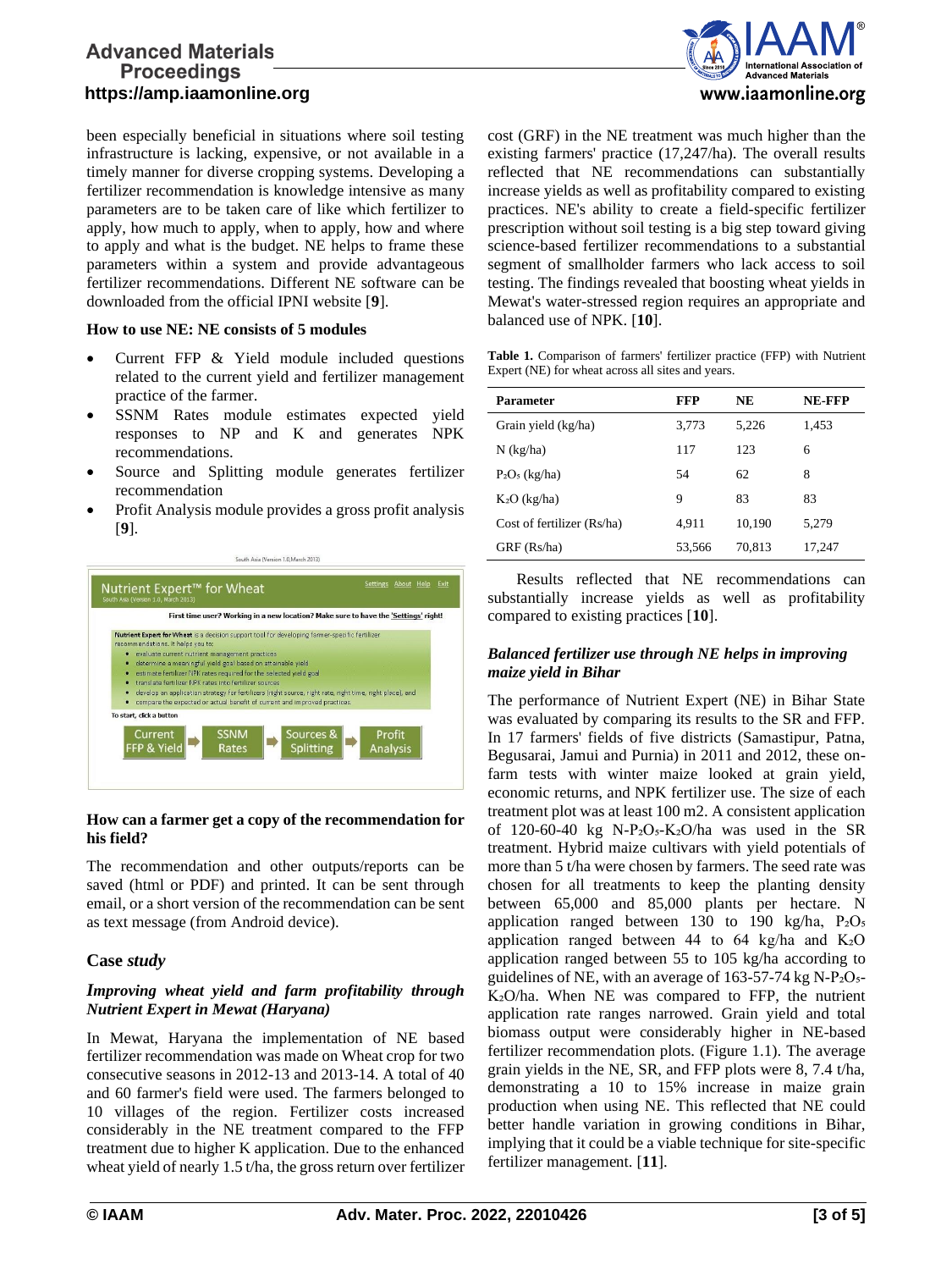

**Fig. 1.** (a) Grain yield and Straw yield comparison between NE, SE and FFP. (b) Average N, P205 and K2o applied in NE, SR and FFP [11] Nutrient Expert enhances crop yields, increases farmer revenue, and minimizes greenhouse gas emissions.

In agriculture, the key mitigation measures include decreasing excess nutrient application and adopting balanced fertilizer. In the Indo-Gangetic Plains (IGP) of India, side-by-side comparison tests with farmers' fertilization practices (FFP) were conducted to evaluate Nutrient Expert (NE) in rice and wheat crops. It was discovered that using NE-based fertilizer management rather of FFP can reduce GWP by about 2.5 percent in rice and between 12 and 20% in wheat. Implementing the NEbased fertilizer recommendation enhanced crop output and farm revenue for more than 80% of the participating farmers. There was also improvement in crop yield [**12**].



**Fig. 2.** Fertilizer cost (a) and revenue generated from yield (b) in rice and wheat production under FFP and NE in the study areas, and total global warming potential (A) and emission intensity (B) from rice and production of wheat under Farmers' Fertilizer Practice (FFP) and Nutrient Expert (NE) in the study regions.



**Fig. 3**. Nitrogen rate and grain yield from rice and wheat in the study areas under Nutrient Expert (NE) and Farmers' Fertilizer Practices (FFP).

#### *Effect on grain yield, straw yield, biological yield and harvest index in Pantnagar through different treatment*

Balance fertilizer (NPK) application is very important for proper growth and development of crop. Among precision nitrogen management techniques, Nutrient Expert has shown potential to get more yields in wheat crop and gave



statistically at par results in terms of grain yield and other few yield parameters with 100% RDF [**13**].

| <b>Table 2.</b> Grain yield, straw yield, biological yield, and harvest index were |
|------------------------------------------------------------------------------------|
| compared between different treatments and NE.                                      |

| <b>Treatment</b>    | (q/ha) | Grain yield Straw yield<br>(q/ha) | <b>Biological</b><br>yield (q/ha) | <b>Harvest</b><br>index $(q/ha)$ |
|---------------------|--------|-----------------------------------|-----------------------------------|----------------------------------|
| Absolute<br>control | 24.5   | 46.6                              | 71.1                              | 34.4                             |
| 50% N               | 43.2   | 76.9                              | 120.1                             | 36.0                             |
| $100\%$ N           | 47.0   | 95.9                              | 142.9                             | 32.9                             |
| 100% RDF            | 51.3   | 96.6                              | 147.9                             | 34.9                             |
| Nutrient<br>Expert  | 51.0   | 95.9                              | 146.9                             | 34.8                             |

**Source:** Kapri *et al.* [13]

#### **Conclusion**

Nutrient Expert is proving to be an ideal method for creating fertilizer recommendations and determine if an adequate nutrient supply exists to permit healthy crop growth. Most Indian farmers, on the other hand, are oblivious to how to manage nutrients in their nutrient-dense cereal systems. NE regularly outperformed the other options in a variety of settings (farmers' field practice or state recommendations). Nutrient Expert has several advantages that have proven it to be a good decision support tool, including:

- It is cost-effective for precision nutrient management, produces less pollution, and has a good impact on plants and soil.
- It is simple to use and does not require any labour or technical skills.
- Using site-specific strategies to optimize nutrient management would increase yield, nutrient usage efficiency, and cereal production profitability.
- Inputs, fertilization processes, environmental circumstances, yield responses to N, P, and K fertilizers, soil fertility metrics, past crop history, and the usage of organic inputs, among other factors, should all be well-understood by the farmer.

#### **References**

- 1. FAO. World Food Situation.
- [https://www.fao.org](http://www.fao.org/worldfoodsituation/csdb/e)/[worldfoodsituation/csdb/e](http://www.fao.org/worldfoodsituation/csdb/e)n/
- 2. United Nations. Department of Economic and Social Affairs [https://www.u](http://www.un.org/development/desa/en/news)n.o[rg/development/desa/en/news/](http://www.un.org/development/desa/en/news)population/worldpopulation-prospects- 2017.html
- 3. Roy, R.N.; Finck, A.; Blair, G.L.; Tandon, H.L.S. Plant nutrition for food security. *FAO Fertilizer and Plant Nutrition Bulletin.* ISBN 92- 5-105490-8.
- 4. Torres-Olivar, Vicente; Gabriel Villegas-Torres, Oscar; Lilia Domínguez-Patiño, Martha, Sotelo- Nava1, Héctor; Rodríguez-Martínez Antonio; Melgoza-Alemán, Rosa María; Valdez-Aguilar, Luis Alonso; Alia-Tejaca, Irán. Role of Nitrogen and Nutrients in Crop Nutrition. *Journal of Agricultural Science and Technology B,* **2014**, *4,* 29-37.
- 5. RBI. Agricultural Statistics at a Glance, Ministry of Agriculture and Farmers Welfare, Government of India.